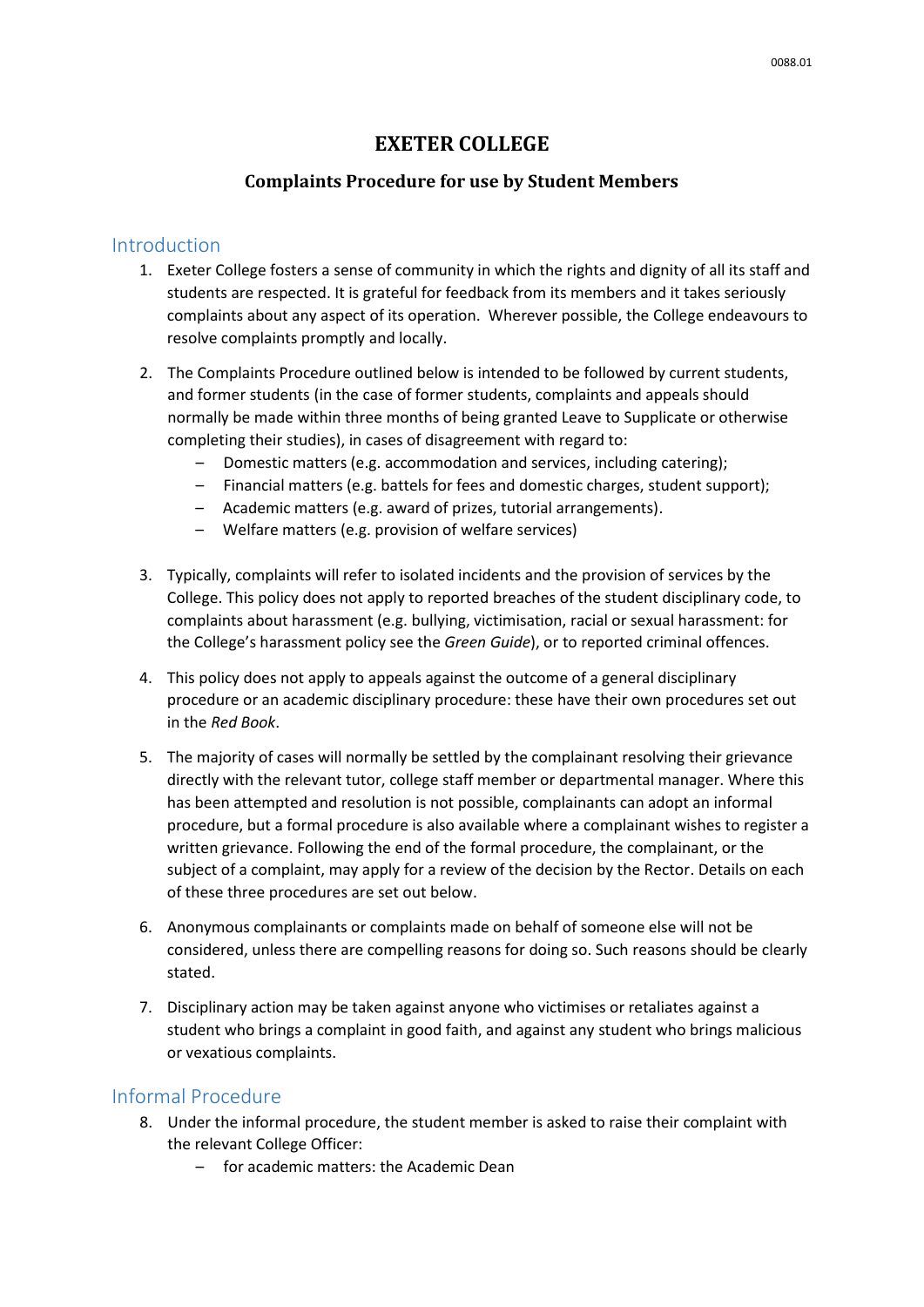- for issues involving domestic College staff and services e.g. food and accommodation and related financial matters; security; reception services (Turl Street Porters' Lodge / Cohen Quad Front Desk); maintenance: the Domestic Bursar
- for financial and computing matters: the Finance & Estates Bursar
- for matters pertaining to the Development and Alumni relations Office: the Director of Development & Alumni Relations
- other behavioural and general disciplinary matters: the Sub-Rector
- for matters pertaining to the Library: the Librarian
- for matters pertaining to sports facilities: the Treasurer of the Amalgamated Clubs
- for welfare matters: the Welfare Dean
- for matters pertaining to the Chapel: the Chaplain
- for matters relating to provision for disabled students: the Disability Lead
- for matters relating to the College's implementation of "Prevent" legislation, including the application of its external speakers policy: the Prevent Lead
- for complaints about a College Officer, including the Rector: the Sub-Rector, or the Welfare Dean if the complaint is about the Sub-Rector
- 9. In case of doubt about the appropriate College Officer the Sub-Rector will advise.
- 10. This informal procedure is intended to encourage discussion and understanding of the problem, and may lead to its resolution without submission of a formal complaint. The complainant can be accompanied at any stage of the informal procedure by another member of College.
- 11. To resolve the complaint, the relevant Officer will normally arrange a meeting with the complainant and:
	- seek to offer helpful and confidential advice
	- try to find a remedy, or a reconciliation (in cases where relations have broken down between individuals, and the complainant does not object to this course);
	- note the withdrawal of a complaint where the complainant decides to do so;
	- record the outcome in a written response to the complainant.

#### Formal Procedure

1

- 12. All formal complaints must be made in writing to the Sub-Rector, or the Finance and Estates Bursar if the complaint is about the Sub-Rector.<sup>1</sup> The formal procedure will normally be used only when the informal procedure has not achieved a resolution. In cases where the complainant has adopted the formal procedure immediately, it will be open to the Sub-Rector to refer the complainant back to the informal procedure.
- 13. Formal complaints will not normally be considered more than three months after the occasion of the complaint, or in cases when the matter is being addressed under another College procedure. A complainant seeking to bring a complaint outside the normal threemonth time period must include with their formal complaint the reason(s) for the delay.
- 14. A formal complaint should include:

<sup>&</sup>lt;sup>1</sup> If a complaint is made about the Sub-Rector, then the role given to the Sub-Rector in all of the following elements of the formal procedure will be played by the Finance and Estates Bursar.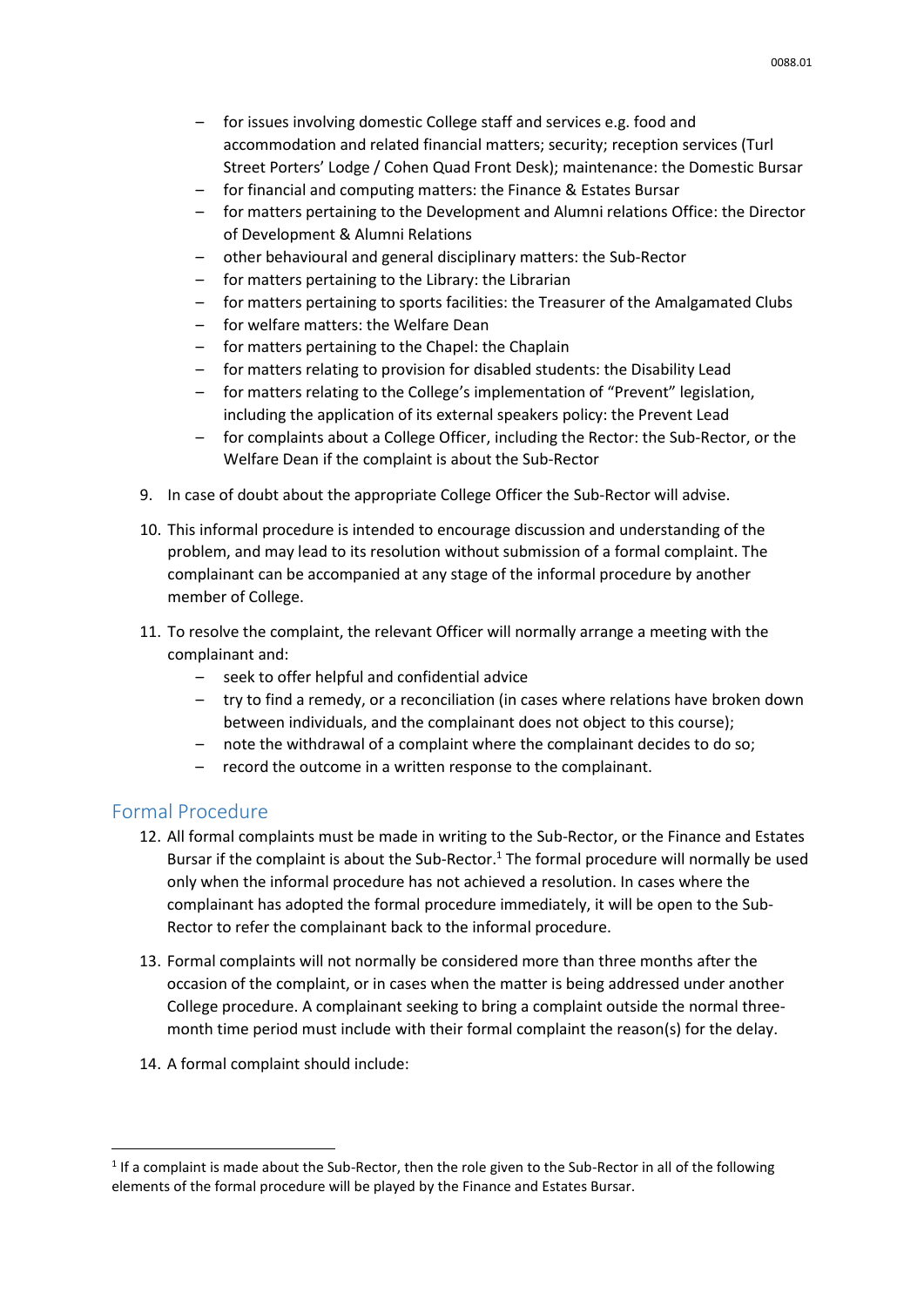- An account of what has given rise to the complaint, together with dates and times, and names of those involved (if known).
- The details and outcome of any part of the informal procedure already pursued by the complainant, or an explanation of why the informal procedure was not pursued in this case.
- 15. Within ten working days of receiving the formal complaint, the Sub-Rector will inform the complainant whether or not the complaint is being taken forward, and will provide an explanation if not. If the complaint is taken forward, any subject of the complaint will be entitled to receive a copy of it.
- 16. If a formal complaint is taken forward, the Sub-Rector will appoint an *ad hoc* committee of three members of the Governing Body, not including the student's tutor(s), college adviser, or any fellow previously involved in the procedure, to hear the complaint. The Sub-Rector, unless they have already been involved in the case, will normally serve on the committee as one of its three members. All those appointed will be bound by the requirements of confidentiality.
- 17. The committee's investigation of the complaint will be guided throughout by the principles of fairness and proportionality.
- 18. The committee will have the power to investigate the complaint, and to request relevant information from any member of the College likely to have it. The committee may question any evidence provided to it.
- 19. Both the complainant and any subject of the complaint will be entitled to make representations to the committee. The format of those representations will be decided by the committee.
- 20. The committee may invite the complainant, or the subject of the complaint, to a meeting. The complainant, and any subject of the complaint, may request such a meeting with the committee; whether such a request is granted is a matter for the committee to determine (subject to the requirements of the following paragraph).
- 21. If the committee meets with the complainant, any subject of the complaint will also be entitled to a meeting, should they want it; likewise, if the committee meets with the subject of the complaint, the complainant will also be entitled to a meeting, should they want it. At least ten working days' notice of any such meeting will be given.
- 22. The format and procedure of any meeting held by the committee will be determined by the committee itself.
- 23. Both the complainant and any individual named as subject of the complaint may be accompanied by another member of College (or, in the case of the subject of the complaint, by a trade union representative) to any meeting convened by the committee to which they are invited.
- 24. There will not normally be any right to representation, either for the complainant or for any subject of the complaint. Application for exceptions to this rule must be made in writing to the committee; if an exception is granted, it will apply both to the complainant and to any subject of the complaint.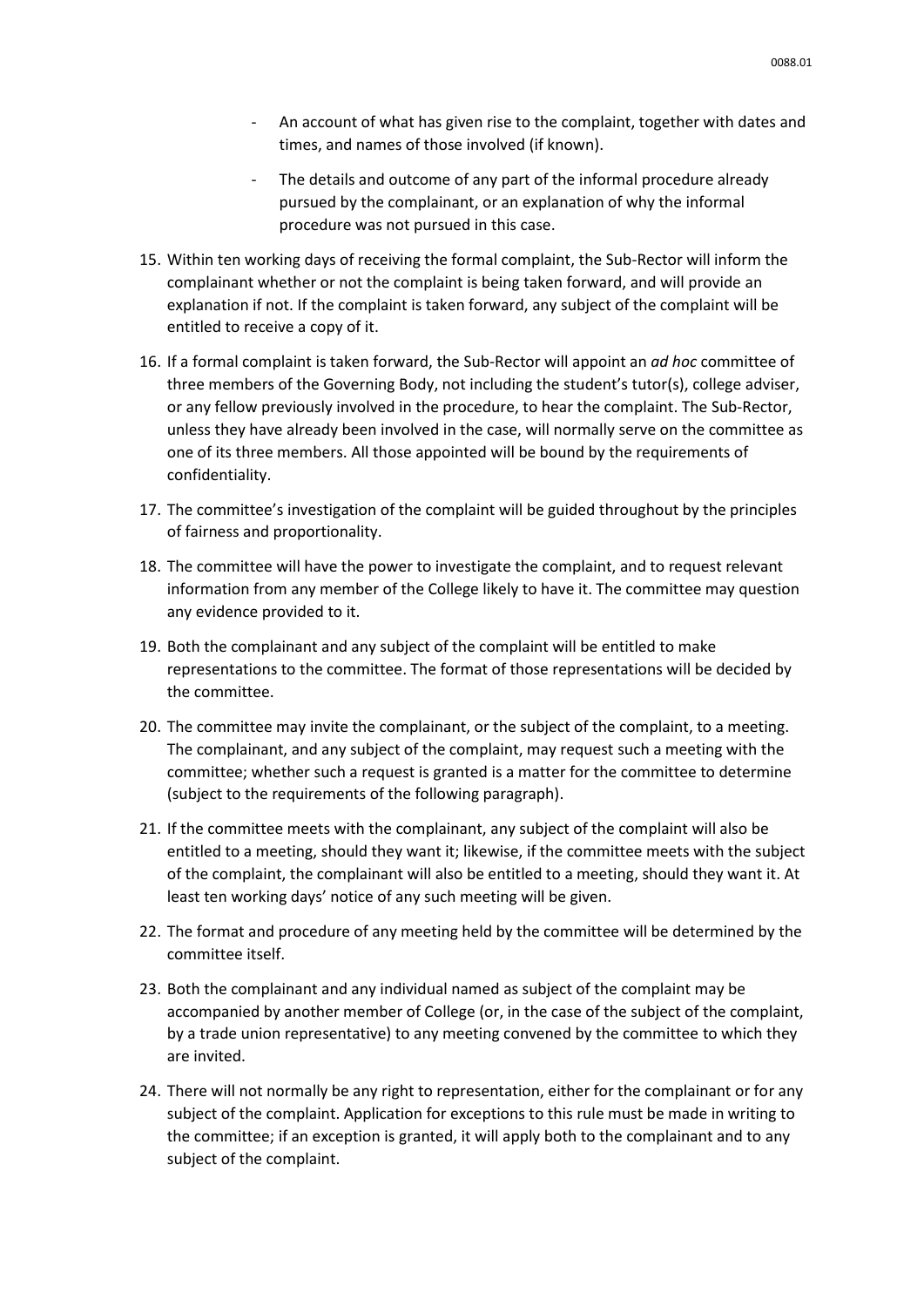- 25. The committee will normally reach a decision on the complaint not more than thirty days after receiving it. By the same date the committee will write a report stating and explaining their conclusion.
- 26. If a complaint is upheld (wholly or partially), the committee may require appropriate redress or restitution. Whether or not the complaint is upheld, the committee may recommend appropriate changes to College policy as it feels is necessary.
- 27. A copy of the committee's report will be given to the complainant and to any subject of the complaint. If no request for review of the decision is made within 10 working days, a copy will be given to the appropriate College Officer or Head of Department (as determined by the committee). The College Officer or Head of Department receiving the report will carry out any appropriate restitution or redress required by the committee, and consider any policy recommendations.

#### Review Procedure

**.** 

- 28. In the event that a complainant, or the subject of a complaint, is unhappy with the decision of the committee, they may apply for a review. Such application must be made in writing to the Rector within 10 working days of the decision of the committee being communicated to them. The application should set out clearly the reasons why a review is being applied for, taking into consideration the scope of the review procedure (next paragraph).
- 29. The review will be undertaken by the Rector, who may take advice. If the complaint is about the Rector, the review will be undertaken by the most senior available fellow who has not already been involved in the case. $<sup>2</sup>$  Application for review of an outcome of the formal</sup> procedure may be made only for one or more of the following reasons:
	- The formal procedure was not correctly followed
	- The decision of the committee was perverse in the light of the facts
	- Relevant new evidence has come to light, which could not reasonably have been produced during the formal procedure, and which is likely to have had a material effect on the decision of the committee.
- 30. If the Rector determines that the application for review fits within the scope outlined in the previous paragraph, and is timely, it will be considered. If an application for review made by the complainant is considered by the Rector, any subject of the complaint will be entitled to see the application, as well as any new evidence, and to respond in writing to the Rector. If an application for review made by the subject of the complaint is considered by the Rector, the complainant will be entitled to see the application, as well as any new evidence, and to respond in writing to the Rector.
- 31. As part of the review, the Rector may question and seek evidence from the committee which considered the formal complaint, from the complainant, and from any subject of the complaint. The Rector may also investigate any new evidence that is brought to light.

 $2$  If a review is undertaken into a decision of a committee concerning a complaint made about the Rector, then the role given to the Rector in all of the following elements of the review procedure will be played by the most senior available fellow not previously involved in the case.